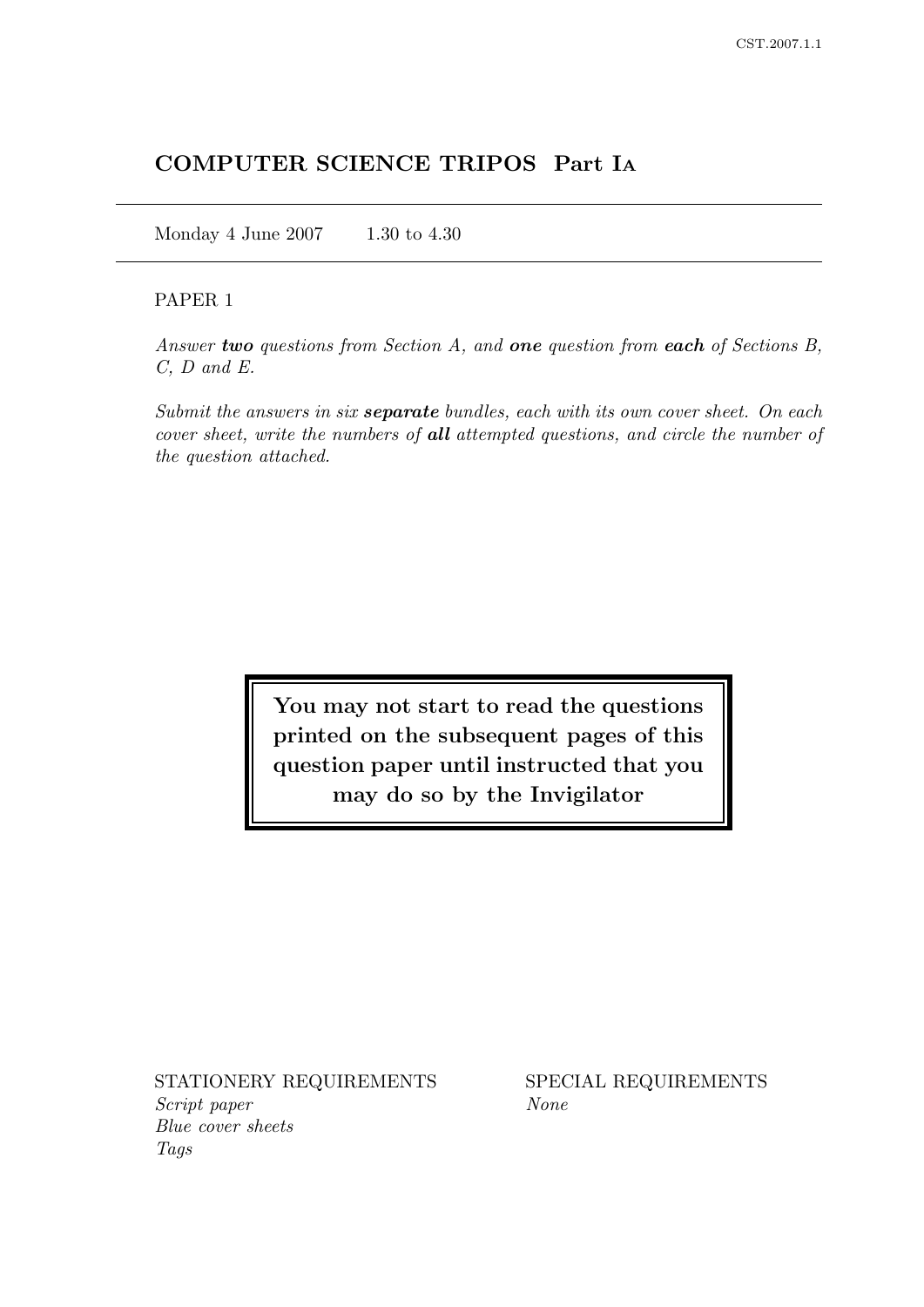## SECTION A

## 1 Foundations of Computer Science

- (a) Code the ML function merge, which combines two ordered lists to form an ordered list containing the elements of both. [2 marks]
- (b) Code a top-down merge sort function in ML. You may assume that basic functions on lists are given, provided you describe them briefly. [3 marks]
- (c) State the time complexities of merge and merge sort, justifying your answer carefully. [5 marks]

## 2 Operating Systems

- (a) In relation to scheduling of processes, describe the concept of a working set and briefly outline how it can be used within an operating system. [3 marks]
- (b) Briefly explain why context switching between processes is inherently more costly than switching between threads of a process. [3 marks]
- (c) Give two reasons why operating system designers often choose to make code in the kernel non-preemptive. [2 marks]
- (d) Why would it be bad for a Unix file owned by root with the setuid bit set also to have read, write and execute access permissions granted to all users? [2 marks]

#### 3 Programming in Java

- (a) What is meant by a *generic* in the context of Java? Explain the main purpose of generics and the most important syntax associated with them. [3 marks]
- (b) Explain how any program written using generics could be re-written to avoid them. Give a fragment of code illustrating the conversions needed to achieve this. Discuss why many people will view the version that does use generics as displaying better style and robustness. [4 marks]
- (c) One of your fellow students puts forward the proposition "String is a sub-class of Object, therefore Vector<Object> is a sub-class of Vector<String>". Discuss. [3 marks]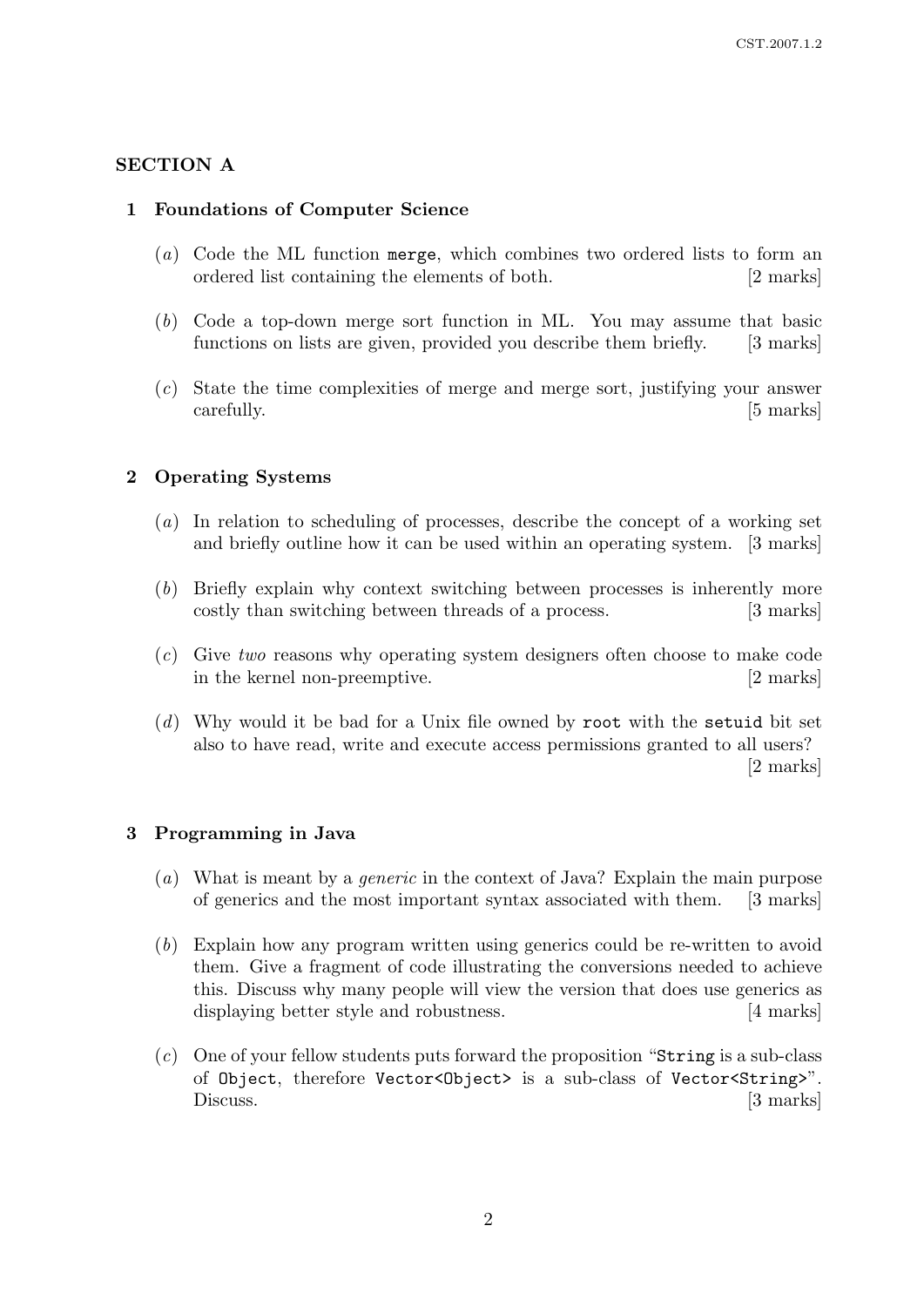# 4 Algorithms

For each of the following, indicate whether the statement is true or false, and explain why this is the case (you do not need to derive the correct asymptotic complexity yourself, but no marks will be awarded for an answer with no explanation).

| (a) Heapsort executes in worst-case $O(n^2)$ time.            | [2 marks] |
|---------------------------------------------------------------|-----------|
| (b) Insertion sort executes in worst-case $\Theta(n^2)$ time. | [2 marks] |
| (c) Shellsort executes in worst-case $\Omega(n^{1.5})$ time.  | [2 marks] |
| (d) All sorting algorithms are $\Omega(n \log n)$ .           | [2 marks] |
| $(e)$ A linked list is faster to access than a splay tree.    | [2 marks] |
|                                                               |           |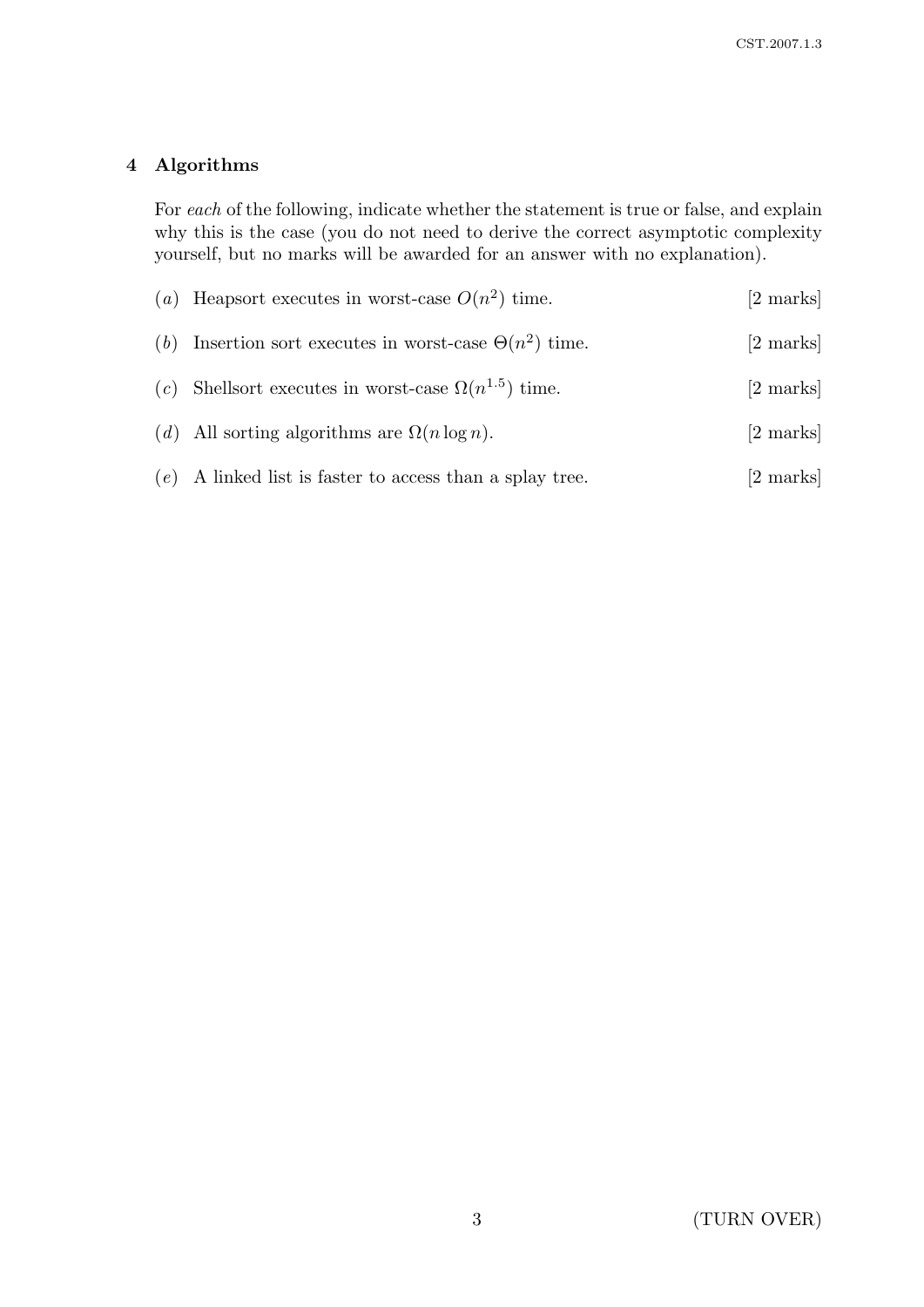#### SECTION B

```
5 Foundations of Computer Science
(a) Consider the following piece of ML code:
datatype 'a tree = Lf | Br of 'a * 'a tree * 'a tree;
exception Blair;
fun tony p Lf = true| tony p (Br(x,t1,t2)) = if not (p x) then raise Blairelse tony p t1 handle Blair => tony p t2;
fun gordon p t = tony p t handle Blair => false;
    (i) Code a function that returns the same results as gordon but makes no
        use of exceptions. [4 marks]
     (ii) What property of binary trees does gordon express? [3 marks]
(b) Write brief notes on the ML type exn. [3 marks]
(c) Consider the following piece of ML code:
    datatype 'a result = Ian of 'a | Cherie of exn;
    fun what f x = Ian (f x) handle e => Cherie e;
    We ask ML to evaluate the expression
        map (what (tony (fn x \Rightarrow x \Leftrightarrow 0))) [ta,tb]
     and the response is as follows:
```
val it = [Ian true, Cherie Blair] : bool result list

What is the type of what (tony (fn  $x \Rightarrow x \Leftrightarrow 0$ ), and what can we infer about the binary trees ta and tb? Justify both answers carefully.

 $[5+5$  marks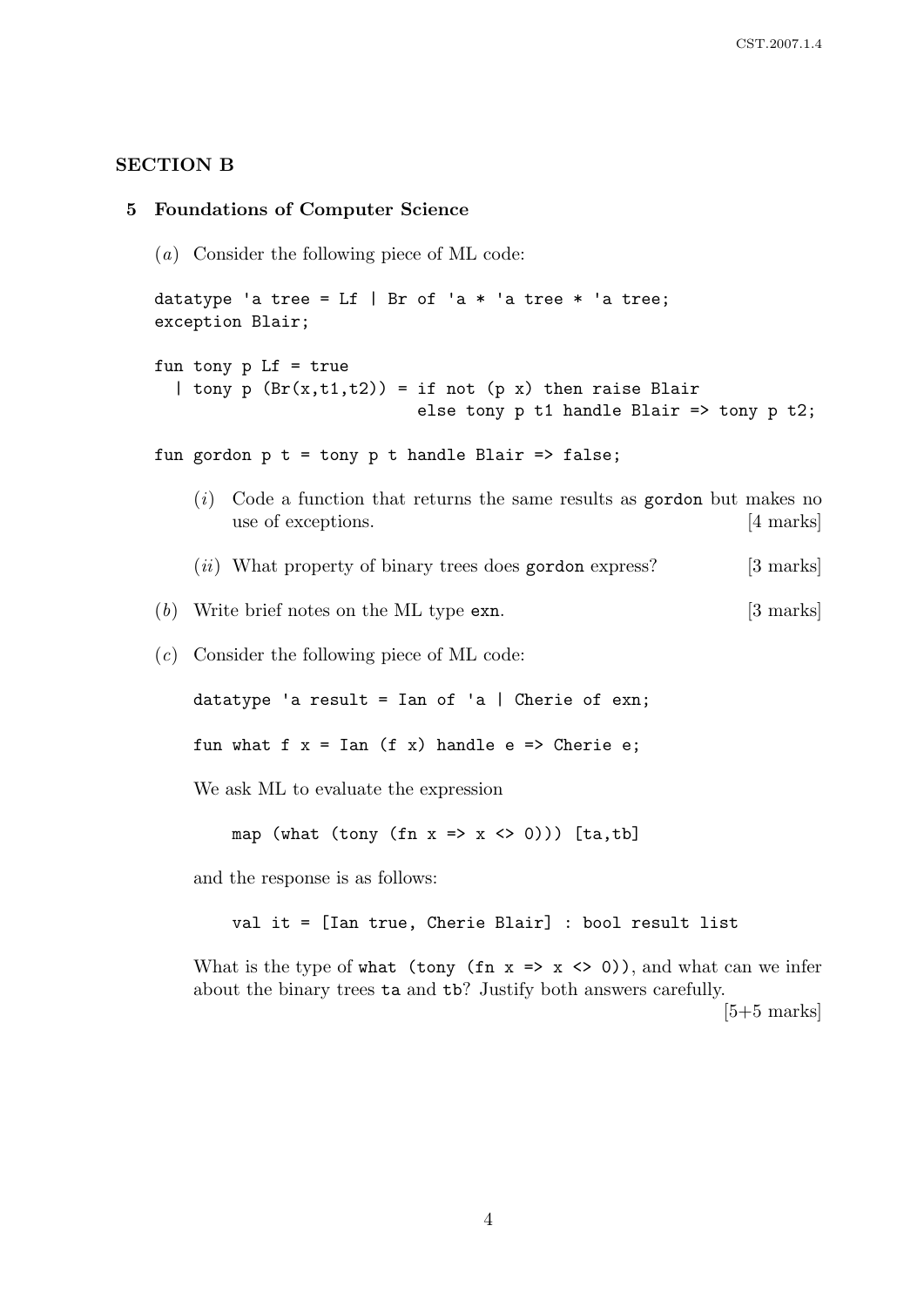#### 6 Foundations of Computer Science

(a) Write brief notes on reference types in ML and on control structures for imperative programming. [6 marks]

Consider the following ML datatype:

```
datatype 'a meal = Snack of 'a
               | Lunch of 'a meal * 'a meal
               | Feast of 'a meal * 'a meal * 'a meal;
```
(b) Write a function that is equivalent to snacker below but makes no use of references. Briefly explain why the two functions are equivalent.

```
fun snacker m =
let val l = ref \lceilfun munch (Snack x) = (1 := x : : !1)| munch (Lunch (m1,m2)) = (munch m1; munch m2)| munch (Feast (m1,m2,m3)) =
          (munch m1; munch m2; munch m3)
in munch m; !l end;
```
[5 marks]

- (c) Write a function gluttony such that gluttony  $m1$  m2 makes a copy of  $m1$ , replacing every **Snack** node with **m2**. [3 marks]
- (d) Write a function glut such that glut k m1 m2 makes a copy of m1, replacing the kth Snack node with m2. Nodes are counted from left to right, with the leftmost node being number one. [6 marks]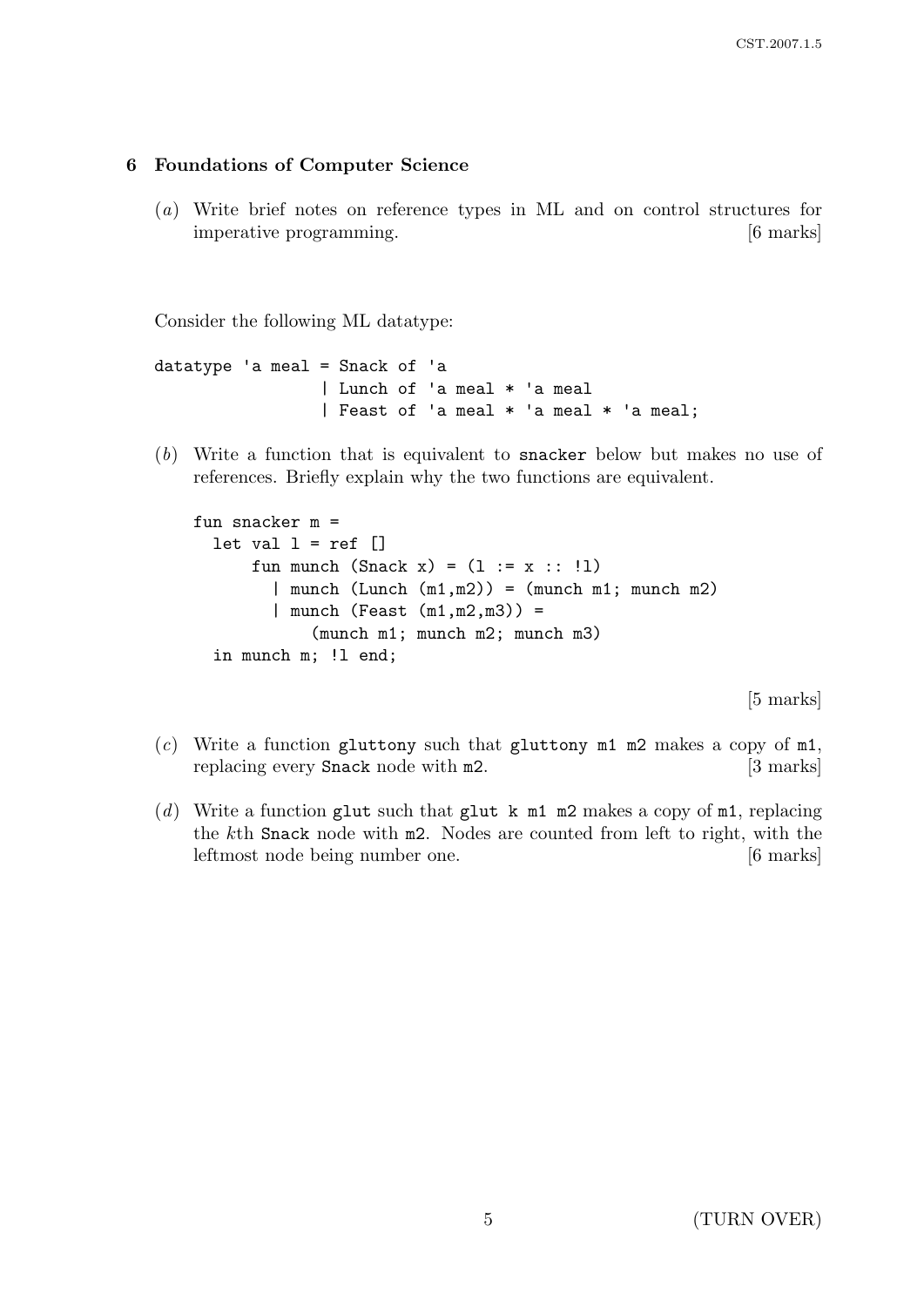## SECTION C

#### 7 Operating Systems

- (a) Describe carefully how a 32-bit virtual address could be translated to a physical address during the execution of a memory reference instruction on a typical modern CPU that supports paged virtual memory. You should assume that the page size is 4096 bytes and that the system uses two-level paging with page tables at both levels holding 1024 entries. [5 marks]
- (b) List the protection bits that you would expect to find in a page-table entry and briefly explain how they are used. [5 marks]
- (c) Outline the main differences between paging and segmentation, and show how a segmentation scheme can be implemented with reasonable efficiency in a system that supports paging. [4 marks]
- (d) Outline how you would implement, on a machine with 64-bit virtual addresses, the MULTICS-like view of files in which open files are mapped onto positions in virtual memory. [6 marks]

## 8 Operating Systems

- (a) Most modern processors have a status register which include bits that specify whether it is running in supervisor or user state, and whether interrupts are enabled. Explain why this information is useful and what effect they have on instruction execution. [4 marks]
- (b) Suggest three situations that cause the settings of these status bits to change. [3 marks]
- $(c)$  Discuss whether it is ever useful to run
	- $(i)$  in supervisor state with interrupts enabled;

 $(ii)$  in user state with interrupts disabled. [4 marks]

- (d) Carefully describe the structure of a Unix *inode*. Assuming that the block size is 4096 bytes in a Unix file system and that indirection blocks can hold 512 entries, calculate the size in bytes of the largest file that does not need to use triple indirection. You may give your answer as a formula. [5 marks]
- (e) State four reasons why the Windows NTFS file system is superior to the FAT32 file system. [4 marks]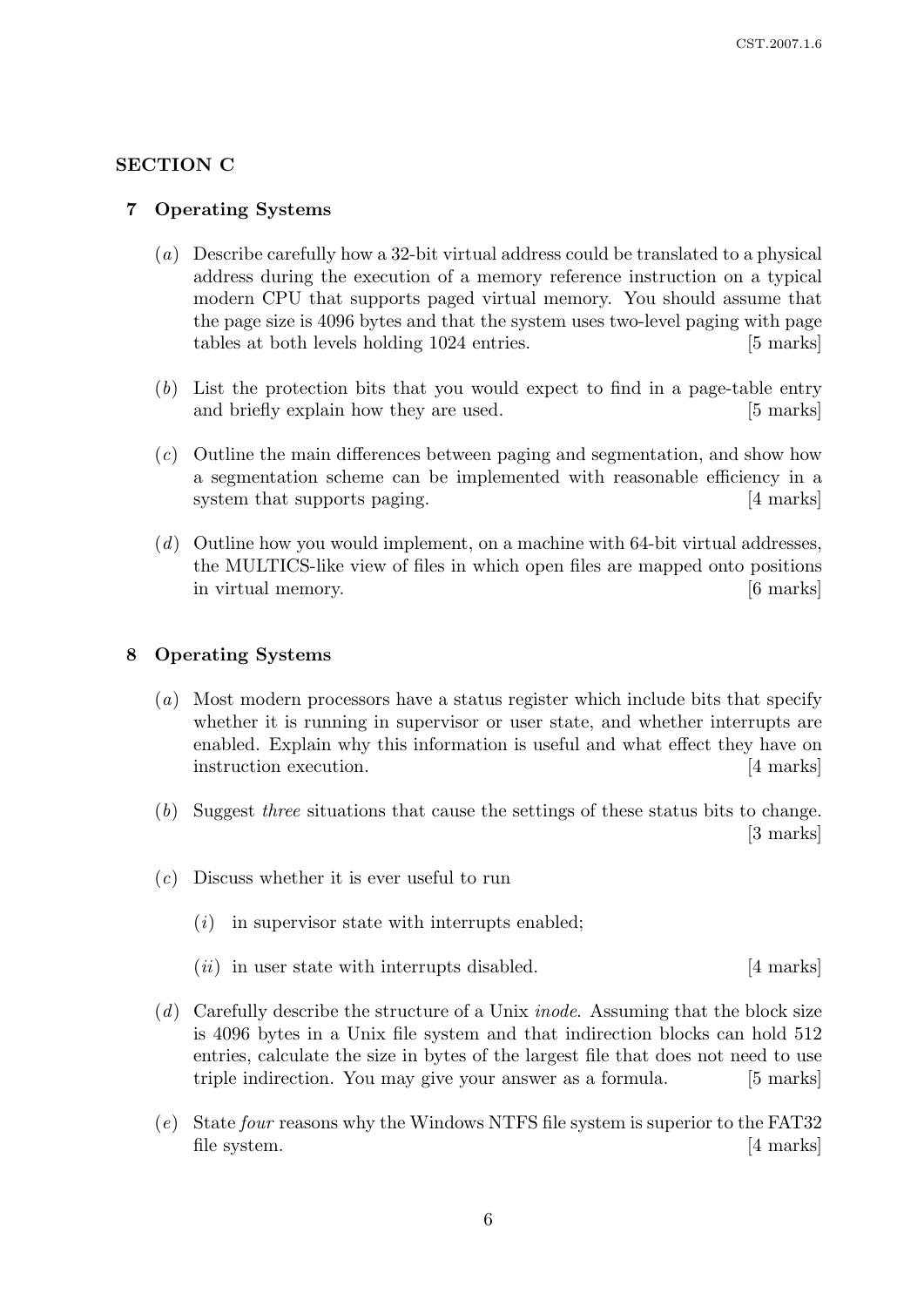## SECTION D

#### 9 Programming in Java

- (a) Explain how to set up a 2-dimensional array in Java. [2 marks]
- (b) A simple spreadsheet is a grid of cells. Each cell can contain one of four possible things:
	- 1. Nothing the cell might be empty;
	- 2. A fixed string, used as a label;
	- 3. A fixed numerical value, represented as a double;
	- 4. A formula, as discussed below, which will evaluate to a number.

The sorts of formulae to be supported to start with are very limited, but it is expected that later developments will add more options. For now a formula can indicate that the value in a cell is the sum of two other values whose coordinates are specified relative to the cell being considered. If one of the cells so addressed is empty, contains a string or is off the edge of the grid then it will be treated as if it contains zero.

Somewhere in the spreadsheet program there will need to be methods that make it possible to set the type of content of a cell, and to process the formulae until all values are up to date. They may of course need a number of additional fields and methods not explicitly noted in this specification.

- $(i)$  Design a set of Java classes that you can use to represent this set-up. Explain what fields and methods each will have, and what needs to be public and what can be kept private. At this stage you do not need to implement any elaborate methods, but you should explain what your methods must achieve. [9 marks]
- $(ii)$  Sketch an implementation of the methods involved in causing the spreadsheet to bring all its values up to date after the user alters the value in one cell. [9 marks]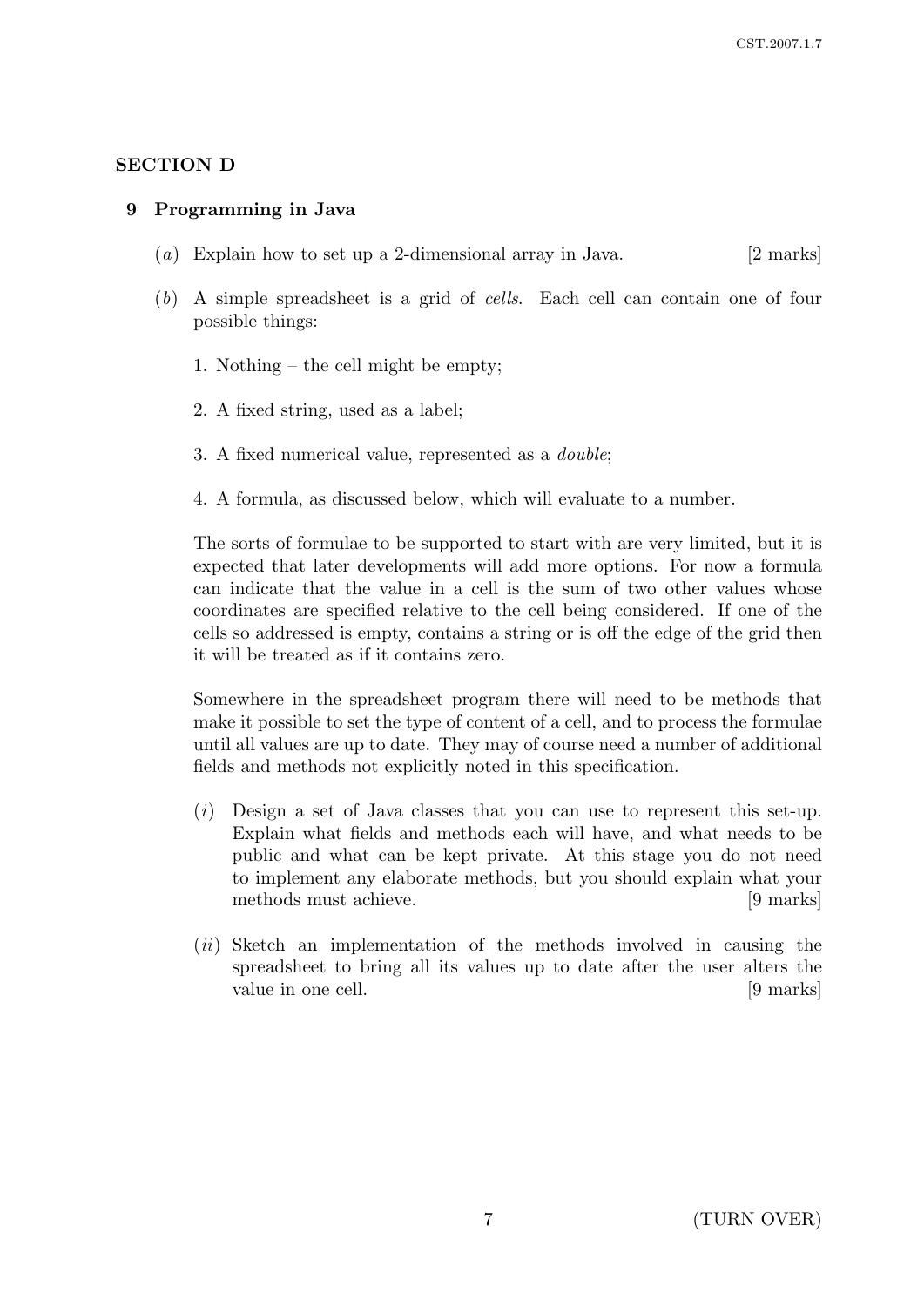#### 10 Programming in Java

- (a) A restricted variant on ML has types that are such that a type either is denoted by a type variable,  $\alpha$ ,  $\beta$ , etc; or is a function type of the form  $\tau_1 \to \tau_2$  where  $\tau_1$ and  $\tau_2$  are simpler types. Design a Java class or set of classes that can be used to represent ML type expressions. Ensure that you provide a static method createNewTypeVar that makes a new ML type variable that is different from all the ones you have had before. Rather than giving your type variables Greek letters for their names you may call them  $t_1, t_2, t_3, \ldots$  [7 marks]
- (b) Suppose that your types are represented by a class called MLType. Explain all the changes you need to make to your code so that any MLType object has a method with signature

```
public void mustNotDependOn(TypeVar a) throws ItDoesDependOn;
```
that will check whether the type variable passed as an argument is present within the type. If it is, then an exception must be thrown. For instance if you passed the mustNotDependOn method of (the representation of) ( $\alpha \rightarrow$  $\beta$ )  $\rightarrow$  ( $\beta \rightarrow \gamma$ ) the type-variable  $\delta$  the method would just return, while if you passed it  $\alpha$ ,  $\beta$  or  $\gamma$  there would be an exception. [9 marks]

(c) Give an implementation of a method

toString()

which returns a text representation of the **MLType** object concerned. [4 marks]

#### SECTION E

#### 11 Algorithms

- (a) Describe how Quicksort works, using the following array of numbers as an example: 16, 42, 22, 7, 15, 3. [8 marks]
- (b) What are the worst-case time and space complexities of Quicksort, and how can this worst-case behaviour occur? [3 marks]
- (c) Explain how the worst-case behaviour of Quicksort can be avoided to yield an improved time complexity. Would the changes you describe be useful in practice? [9 marks]